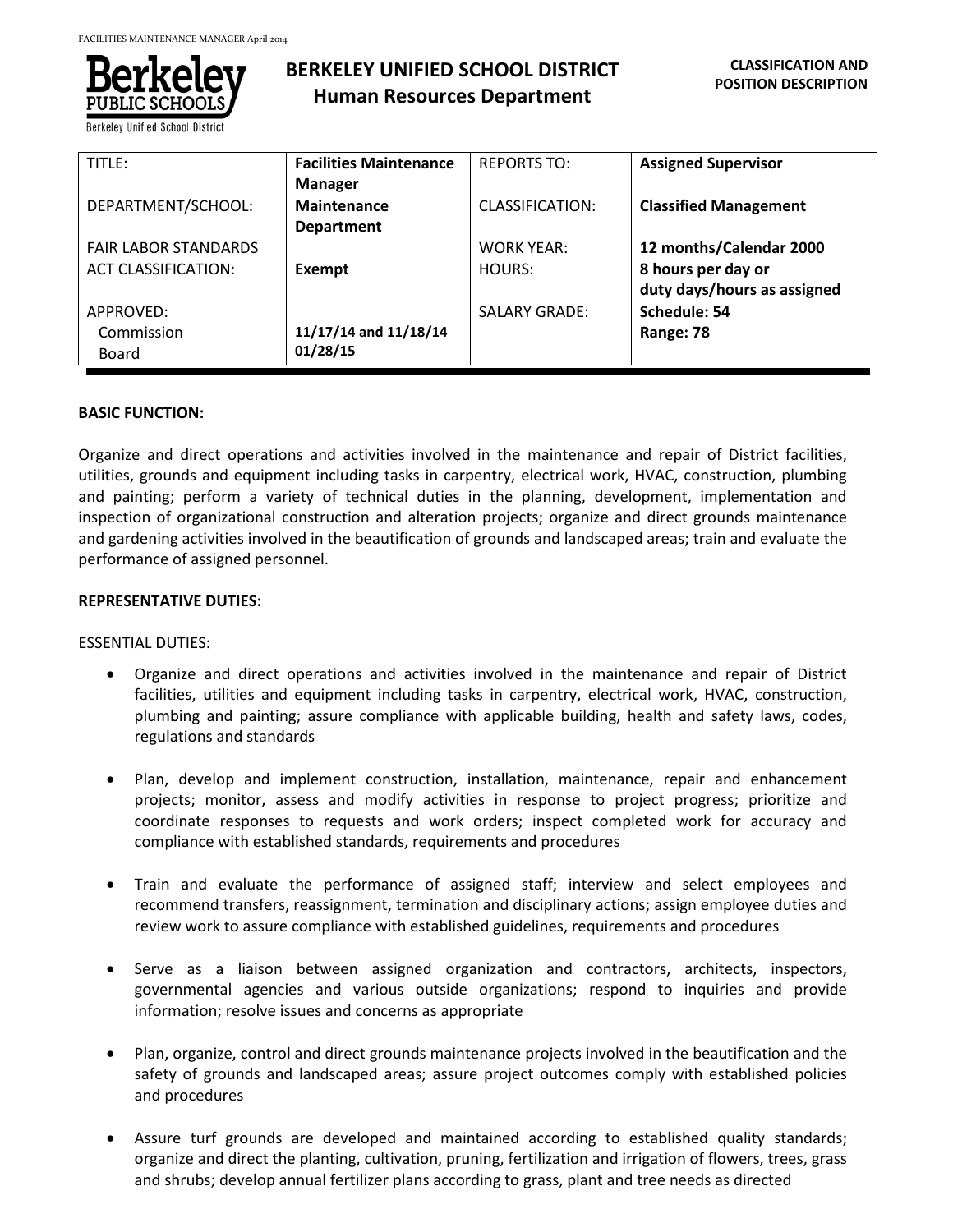- Perform regular safety checks of facilities to assure compliance with established laws, codes and regulations; identify and resolve safety hazards; respond to and resolve emergency situations as required
- Prepare, review and interpret plans, diagrams, blue prints, sketches and specifications; monitor payments and expenditures for projects
- Attend and conduct a variety of meetings as assigned; serve as a liaison to the Community Oversight Committee for the Facilities, Maintenance and Operations department budget; prepare and present reports and plans for projects to be completed annually
- Estimate labor, materials and equipment needed for grounds, maintenance and repair activities; compile and prepare cost estimates; monitor and assure adequate levels of equipment and supplies; research and coordinate the purchase of equipment and supplies as appropriate
- Communicate with personnel and various outside agencies to exchange information, coordinate activities and resolve issues or concerns
- Prepare and maintain various records and reports related to projects, personnel, work orders and assigned activities

# OTHER DUTIES:

Perform related duties as assigned

# **KNOWLEDGE AND ABILITIES:**

### KNOWLEDGE OF:

Organization and direction of operations and activities involved in the maintenance and repair of District facilities, utilities and equipment

Construction industry practices and procedures, including cost estimating, project scheduling and project inspections

Methods, materials, tools, terminology and equipment used in the building maintenance trades including electrical work, HVAC, carpentry, plumbing and painting

Proper methods of storing equipment, materials and supplies

Requirements of maintaining facilities, utilities and equipment in good repair

Operation of a wide variety of hand and power tools and equipment

Shop math applicable to the building trades

Applicable laws, codes, regulations, policies and procedures

Technical aspects of the building maintenance trades

Preventive maintenance principles and practices

Principles and practices of supervision and training

Health and safety regulations and procedures

Record-keeping and report preparation techniques

Oral and written communication skills

Interpersonal skills using tact, patience and courtesy

Proper lifting techniques

# ABILITY TO:

Organize and direct operations and activities involved in the maintenance and repair of District facilities, grounds utilities and equipment including tasks in carpentry, electrical work, HVAC, construction, plumbing and painting

Perform a variety of technical duties in the planning, development, implementation and inspection of